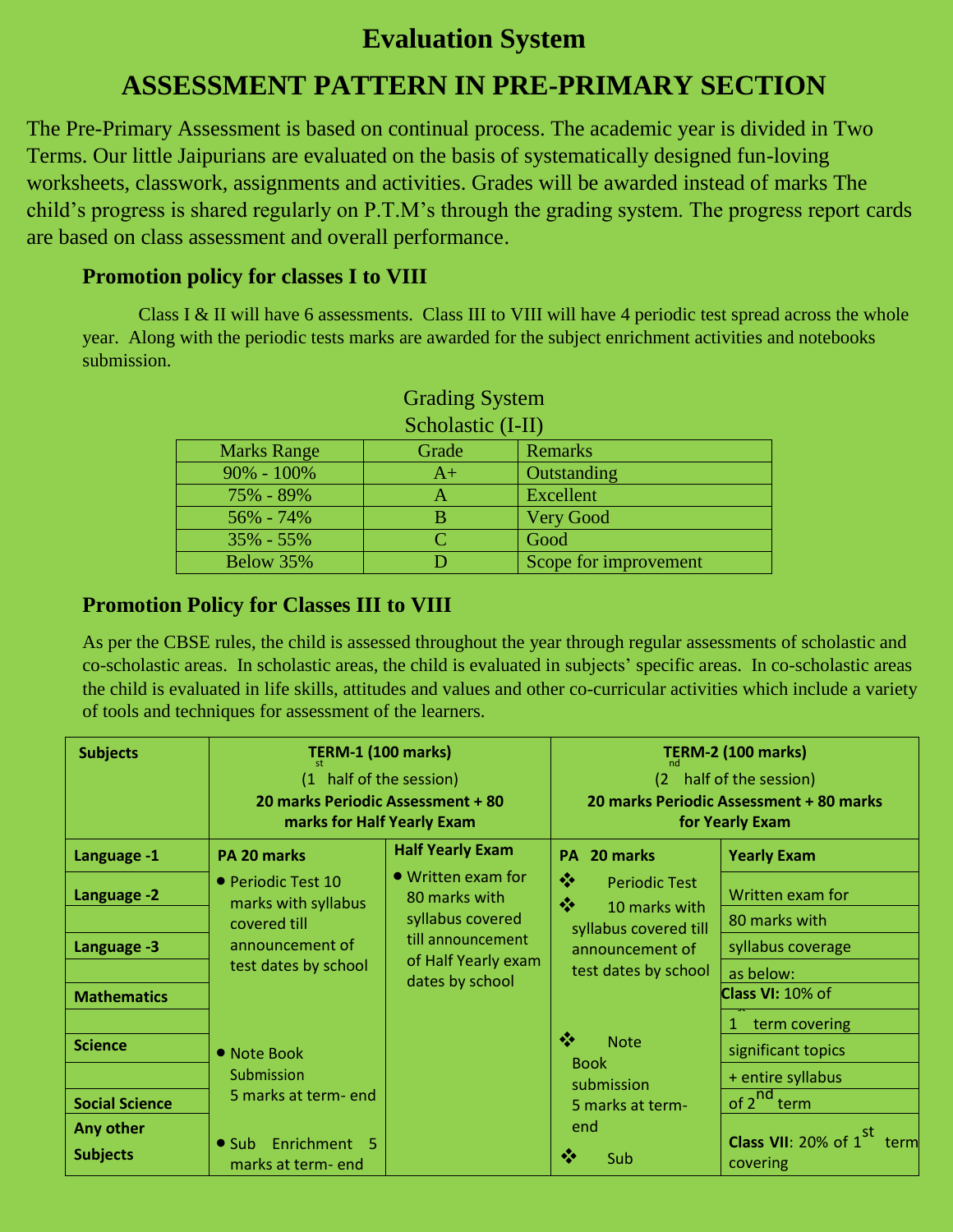|  | Enrichment            | 5 | significant topics +            |
|--|-----------------------|---|---------------------------------|
|  | marks at term-<br>end |   | nd<br>entire syllabus of 2 term |
|  |                       |   | Class VIII: 30% of              |
|  |                       |   | 1 <sup>st</sup> term covering   |
|  |                       |   | significant topics +            |
|  |                       |   | entire syllabus of 2 term       |

From **classes III to VIII**, CBSE has decided to evaluate a child by introducing nine point grading system in scholastic areas and five point grading system in co-scholastic areas.

| <b>Marks Range</b> | Grade                 |
|--------------------|-----------------------|
| $91\% - 100\%$     | A <sub>1</sub>        |
| 81% - 90%          | A <sub>2</sub>        |
| 71% - 80%          | B <sub>1</sub>        |
| $61\% - 70\%$      | B <sub>2</sub>        |
| $51\% - 60\%$      | C <sub>1</sub>        |
| 41% - 50%          | C <sub>2</sub>        |
| $33\% - 40\%$      | D                     |
| 32% & below        | E (Needs improvement) |

| <b>GRADE</b>  | Grade | <b>TERM</b> |
|---------------|-------|-------------|
| <b>POINTS</b> |       |             |
|               |       | Outstanding |
|               | В     | Very good   |
|               |       | Fair        |

### **Promotion Policy for classes IX – X**

- 1) Each academic year has been divided into Two Terms: First Term and Second Term
- 2) Overall performance of the candidate is based on achievement in the Scholastic Areas as well as Co-scholastic.

| <b>Marks Range</b> | Grade          |
|--------------------|----------------|
| $91\% - 100\%$     | A <sub>1</sub> |
| $81\% - 90\%$      | A <sub>2</sub> |
| 71% - 80%          | B <sub>1</sub> |
| $61\% - 70\%$      | B <sub>2</sub> |
| $51\% - 60\%$      | C <sub>1</sub> |
| $41\% - 50\%$      | C <sub>2</sub> |
| $33\% - 40\%$      | D              |
| 32% & below        | E(Needs        |
|                    | Improvement)   |

| <b>GRADE POINTS</b> | Grade | <b>TERM</b>      |
|---------------------|-------|------------------|
|                     |       | Outstanding      |
|                     | В     | Excellent        |
|                     | ◠     | <b>Very Good</b> |
|                     | D     | Good             |
|                     | E     | Scope for        |
|                     |       | Improvement      |

#### Grading scale for scholastic area (Class IX)